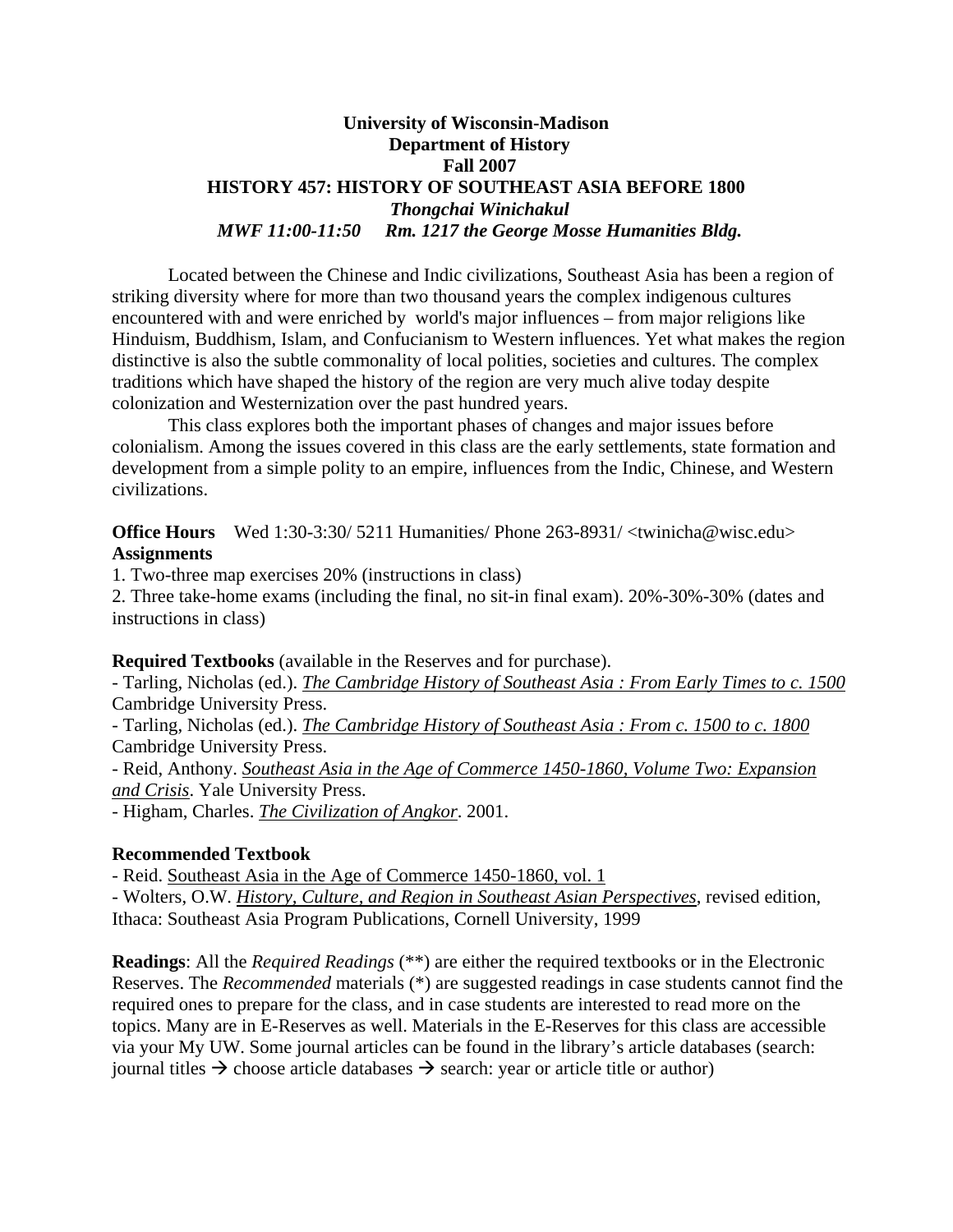### **TOPICS AND SCHEDULE**

**This schedule may change if needed. Changes will be announced in advance in class.** 

| Week $1$ (Sept 5)                 | Introduction – The course: objectives, scope, contents, assignments,             |
|-----------------------------------|----------------------------------------------------------------------------------|
|                                   | reading materials, and other class business.                                     |
| (Sept 7)                          | Land and peoples, diversity and similarity.                                      |
| <b>Week 2</b> (Sept $10-14$ )     | Prehistory and archaeology: geography, settlements and early polity              |
| <b>Week 3</b> (Sept 17-21)        | Early states, $2^{nd}$ to $8^{th}$ or $9^{th}$ c.: Indianization vs Localization |
| <b>Week 4 (Sept 24-28)</b>        | The "classical states", $9^{th}$ to $14^{th}$ c. and the $13^{th}$ c. transition |
| Week $5$ (Oct 1-Oct 5)            | What was a "state" in pre 1800 Southeast Asia? mandala, kingdom<br>and empire    |
| <b>Week 6</b> (Oct $8 - 12$ )     | Early modern development, $15^{th}$ -18 <sup>th</sup> c.(1) emerging empires     |
| <b>Week 7</b> (Oct 15-19)         | Early modern development, $15th - 18th$ c.(2) trade and states                   |
| <b>Week 8 (Oct 22-26)</b>         | Kingship, power and legitimacy                                                   |
| <b>Week 9</b> (Oct 29, 31, Nov 2) | Religions                                                                        |
| <b>Week 10 (Nov 5-9)</b>          | Slavery, bondage, social stratification                                          |
| <b>Week 11</b> (Nov 12-16)        | The Philippines before 1800                                                      |
| <b>Week 12 (Nov 19, 21)</b>       | The Philippines before 1800 (continue)                                           |
| <b>Week 13 (Nov 26-30)</b>        | Chinese and other foreigners. Outside influences                                 |
| <b>Week 14 (Dec 3-7)</b>          | Transitions at the dawn of the colonial period                                   |
| <b>Week 15</b> (Dec 10, 12)       | Questions on evidence and historiography, and Conclusion                         |

### **READING MATERIALS FOR EACH TOPICS**

**(\*\* = Required; \* = Recommended & substitute for the required ones)** 

### *Introduction: Southeast Asia*

\* Reid. Southeast Asia in the Age of Commerce 1450-1860, vol. 1, 1-119

\* Emmerson, Donald. "What's in the Name `Southeast Asia'?" Journal of Southeast Asian Studies, 15 (1984): 1-21.

### *Prehistory: migrations, early settlements and polity*

\*\* Tarling (ed.). Cambridge History of Southeast Asia : From Early Times c. 1500, chap 2 by Peter Bellwood.

\*\* Higham. The Civilization of Angkor. Chapter 2 and 3

## *The early states*  $2^{nd}$  -  $9^{th}$  c.

\*\* Higham. The Civilization of Angkor. Chapter 3 and 4 \*\* Tarling (ed.). Cambridge History of Southeast Asia : From Early Times c. 1500, pp. 137-157 and pp.183-215.

*Indianization vs. Localization*

\*\*Coedes. The Indianized States of Southeast Asia, 14-35. \*\*Wolters, O.W. History, Culture and Region in Southeast Asia Perspectives ,15-26, 107-125.

# *The "classical states", 9<sup>th</sup> - 14<sup>th</sup> c.*

\*\* Tarling (ed.). Cambridge History of Southeast Asia : From Early Times c. 1500, pp.157-181 and 215-272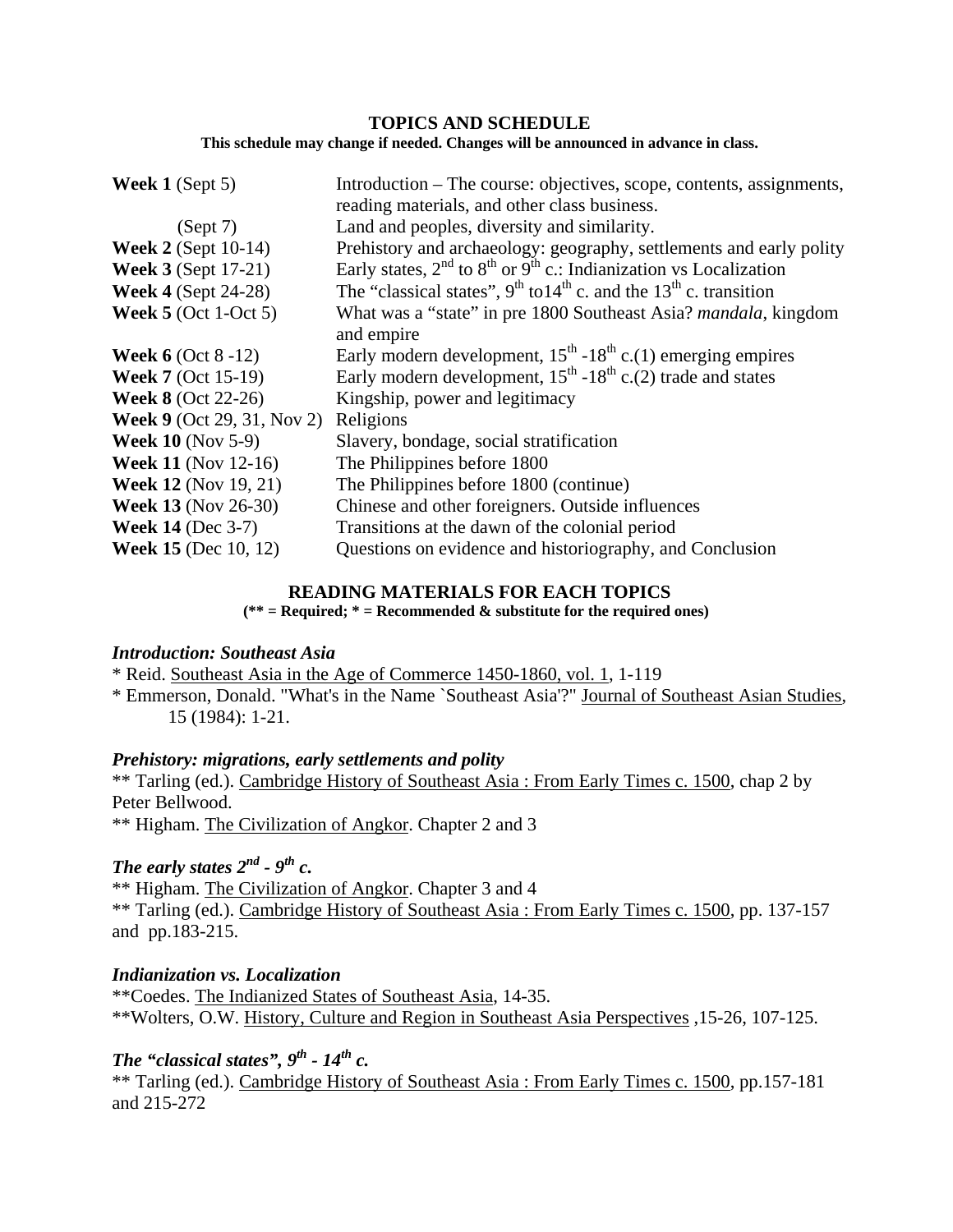\*\* Higham. The Civilization of Angkor. Chapter 5-7

\* David K. Wyatt. "Relics, Oaths and Politics in Thirteenth-Century Siam" Journal of Southeast Asian Studies 32, 1 (Feb 2001): 3-66.

## *What was a "state"?: kingdom, empire and mandala*

\*\*Kulke, Hermann. "The Early and Imperial Kingdoms in Southeast Asian History," in Southeast Asia in the 9th to 14th, 1-22

\*\* Day, Tony. "Ties That (Un)Bind: Families and States in Pre-modern Southeast Asia" Journal of Asian Studies, 55, 2 (1996): 384-409

\*Wolters, O.W. History, Culture and Region in Southeast Asia Perspectives, 27-40, 126-154.

# *"Pre-modern" development, 15th -18th c.(1) emerging empires*

\*\*Tarling (ed.).The Cambridge History of Southeast Asia: From c. 1500 to c. 1800, chap2 by Barbara Watson Andaya; OR

\*\* Lieberman, Victor. "Local Integration and Eurasian Analogies: Structuring Southeast Asian History," Modern Asian Studies 27, 3 (1993): 475-572.

(This article is accessible on-line via journal database. MadCat: Basic Search  $\rightarrow$  Modern Asian Studies  $\rightarrow$  JSTOR  $\rightarrow$ browse the journal  $\rightarrow$  choose year 1993  $\rightarrow$  the article)

# *"Pre-modern" development, 15th -18th c. (2) trade and states*

\*\*Tarling (ed.).The Cambridge History of Southeast Asia: From c. 1500 to c. 1800, chap3 by Anthony Reid; OR

\*\* Reid. Southeast Asia in the Age of Commerce, vol. 2. 1-61, 204-266.

## *Kingship, power and moral legitimacy*

\*\*Anderson, Benedict. "The Idea of Power in Javanese Culture," in Culture and Politics in Indonesia ed. Claire Holt, pp.1-69.

\* Wolters, O.W. History, Culture and Region in Southeast Asia Perspectives,15-26.

## *Religions*

\*\* Tarling (ed.). Cambridge History of Southeast Asia : From Early Times c. 1500, chap 5 by de Casparis and Mabbett \*\* Tarling (ed.).Cambridge History of Southeast Asia: From c. 1500 to c. 1800, chap 4 by Barbara Andaya and Yoneo Ishii

\* Reid. Age of Commerce, vol. 2. 132-201.

## *Slavery, bondage, social stratifications*

\*\* Reid, Anthony. ed. Slavery, Bondage and Dependency in Southeast Asia. 1-43 \*\* Andaya, Barbara ed. Other Pasts: women, gender and history in early modern Southeast Asia. See the articles by Barbara Andaya, and Junko Koizumi, pp. 231-268. \*\* Jones, Eric. "Fugitive Women: slavery and social change in early modern Southeast Asia" Journal of Southeast Asian Studies, 38 (2), June 2007, pp. 215-245. \* Reid. Age of Commerce, vol.1. 120-28, 137-172.

\* Reid. Age of Commerce, vol.2. 62-93, 114-131.

## *The Philippines before 1800*

\*\* Hutterer, Karl. "A Balance of Trade: The Social Nature of Late Pre-Hispanic Philippines"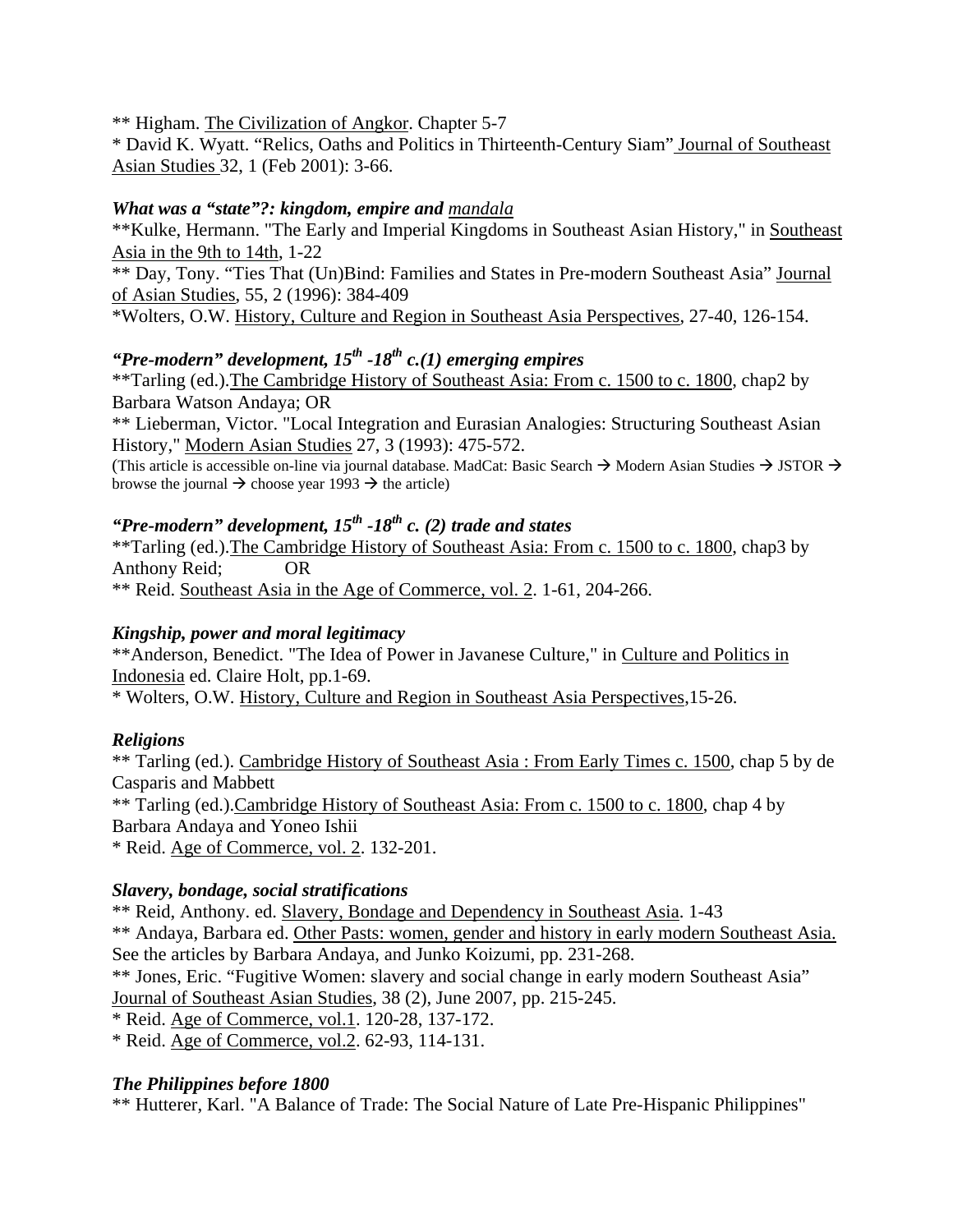(published lecture, 1985, 12 pages) \*\* Scott, William H. "Why Did Tupas Betray Dagami?" in Looking for the Prehispanic Filipino, 1992, pp. 159-170. \*\* Owen, NormanG. "The Spanish Philippines" in The Emergence of Modern Southeast Asia, 2002, pp. 147-157.

### *Outside influences, foreigners, and the Chinese*

\*\* Tarling (ed.).The Cambridge History of Southeast Asia: From c. 1500 to c. 1800, chap 1 by Leonard Andaya

\* Reid, Anthony, ed. Sojourners and Settlers: Histories of Southeast Asia and the Chinese, 1996, see the articles by Anthony Reid, G. William Skinner, and Mary Somers Heidhues.

#### *Transition at the dawn of the colonial period*

\*\* Tarling (ed.).The Cambridge History of Southeast Asia: From c. 1500 to c. 1800, chap 10 by Kathirithamby-Wells; OR

\*\* Reid. Age of Commerce, vol.2. chap. 5 (267-325).

#### *LIST OF MATERIALS IN THE E-RESERVES FOR THIS CLASS*

 $\overline{\phantom{a}}$  , and the contribution of the contribution of the contribution of the contribution of the contribution of the contribution of the contribution of the contribution of the contribution of the contribution of the

- Emmerson, Donald. "What's in the Name `Southeast Asia'?" *Journal of Southeast Asian Studies*, 15 (1984): 1-21.

- Coedes. *The Indianized States of Southeast Asia*. 1971. pp.14-35.

- Wolters, O.W. *History, Culture and Region in Southeast Asia Perspectives* ,15-26, 107-125.

- Kulke, Hermann. "The Early and Imperial Kingdoms in Southeast Asian History," in *Southeast Asia in the 9th to*  $14<sup>th</sup>$  *century*. ed. A.C. Milner. 1986. pp.1-22.

- Wyatt, David . "Relics, Oaths and Politics in Thirteenth Century Siam," *Journal of Southeast Asian Studies*, 32, 1 (2001): 3-66.

- Day, Tony. "Ties That (Un)Bind: Families and States in Pre-modern Southeast Asia" *Journal of Asian Studies*, 55, 2 (1996): 384-409

- Anderson, Benedict. "The Idea of Power in Javanese Culture," in *Culture and Politics in Indonesia* ed. Claire Holt, 1972. pp.1-69.

- Reid, Anthony ed. *Slavery, Bondage and Dependency in Southeast Asia*. 1983. pp.1-43.

- Articles by Barbara Andaya, and by Junko Koizumi from *Other Pasts: women, gender and history in early modern Southeast Asia*, ed. Barbara Andaya, pp. 231-268, notes pp. 318-338

- Andaya, Barbara. "Women and Economic Change: the pepper trade in pre-modern Southeast Asia," *Journal of the Economic and Social History of the Orient*, 38, 2 (1995): 165-190

- Jones, Eric. "Fugitive Women: slavery and social change in early modern Southeast Asia" *Journal of Southeast Asian Studies*, 38 (2), June 2007, pp. 215-245.

- Hutterer, Karl. "A Balance of Trade: The Social Nature of Late Pre-Hispanic Philippines" (published lecture, 1985, 12 pages)

- Scott, William H. "Why Did Tupas Betray Dagami?" in *Looking for the Prehispanic Filipino*, 1992, pp. 159-170.

- Owen, Norman G. "The Spanish Philippines" in *The Emergence of Modern Southeast Asia*, 2002, pp. 147-157.

- Articles by Anthony Reid, G. William Skinner, and Mary Somers Heidhues, from *Sojourners and Settlers: Histories of Southeast Asia and the Chinese*, ed. Anthony Reid, 1996.